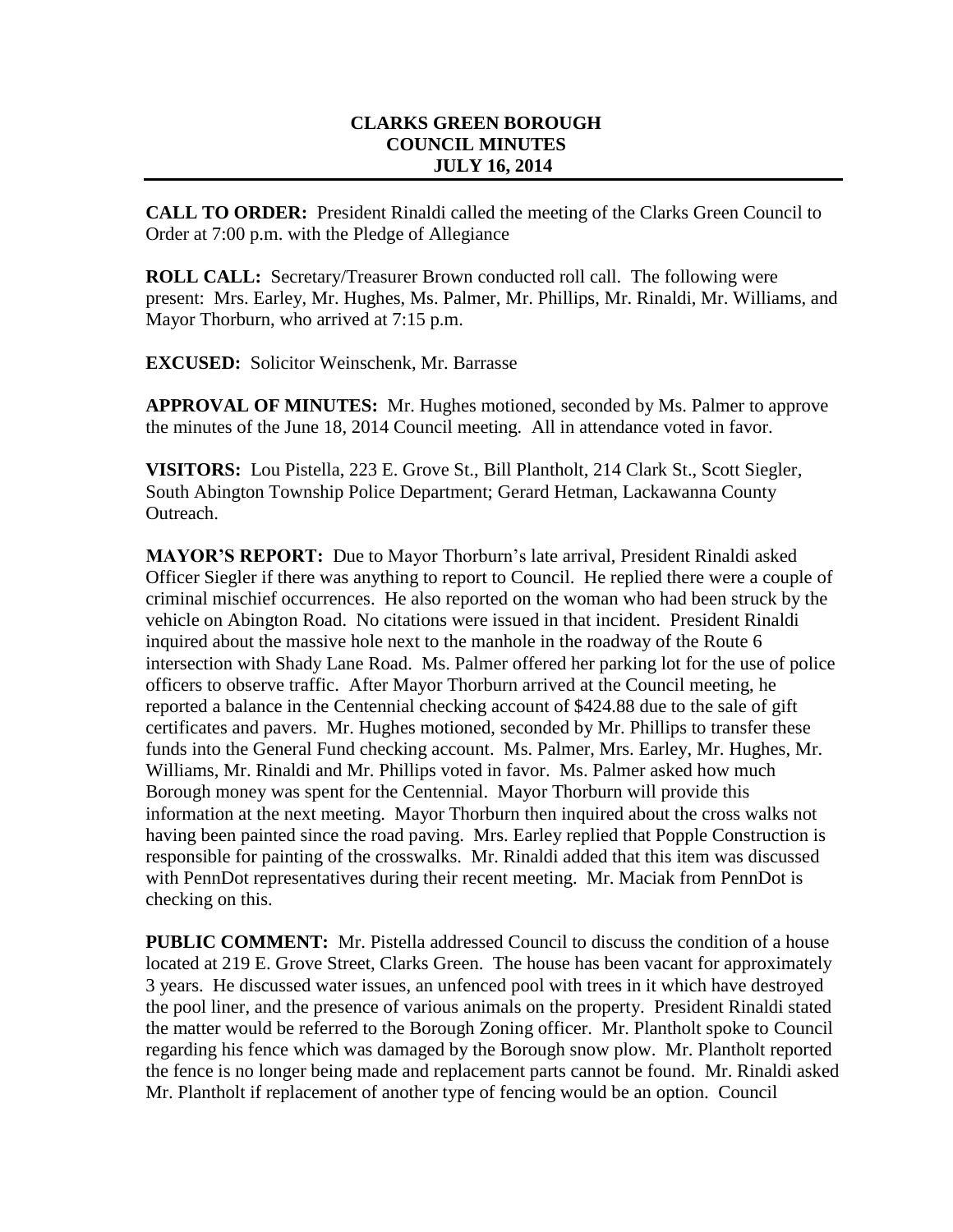discussion ensued. Mayor Thorburn suggested Mr. Plantholt contact Arley Wholesale who sells fencing. Mr. Hughes asked Mr. Plantholt for a cost proposal for new fence sections.

**LACKAWANNA COUNTY COMMUNITY RELATIONS:** Mr. Hetman addressed Council to discuss various activities throughout Lackawanna County including the Arts and Culture grants which are available for 2015.

**SOLICITOR'S REPORT:** President Rinaldi reported on the FieldTurf Warranty in Solicitor Weinschenk's absence. Sol. Weinschenk had prepared an amendment to the Field Turf contract to extend the Warranty on the sub-surface, to which FieldTurf has agreed. Mr. Rinaldi reported funds in the amount of \$90,910.08 for Application for Payment #5 will be paid to FieldTurf.

**TREASURER'S REPORT:** Mr. Hughes reported on sewer account delinquencies. In addition, Mr. Hughes will draft a letter to financial institutions advising them of municipal liens for non-payment of sewer bills. Mr. Hughes then discussed the Treasurer's Report which was filed for audit. Current fund balances are as follows:

| <b>Capital Fund Money Market</b> | \$<br>23,516.91  |
|----------------------------------|------------------|
| Centennial Checking              | 390.38           |
| <b>General Fund Checking</b>     | 268,578.77       |
| <b>General Fund Money Market</b> | 35,243.98        |
| Sewer Fund Checking              | 240,593.84       |
| <b>Sewer Fund Money Market</b>   | 84,924.65        |
| <b>State Funds Checking</b>      | 38,244.96        |
| <b>Total Checking/Savings</b>    | \$<br>691,493.49 |

Mr. Hughes presented account balance comparisons on the Treasurer's Report to amounts from last month and last year at this time. He then reviewed amounts on the Budget vs. Actual report. Mr. Rinaldi asked about the \$16.00, Act 205 check from the state for gas drilling which the Borough had received. Mr. Hughes replied the receipt of those funds will be noted in next month's report. With no further questions from Council, Ms. Palmer motioned, seconded by Mr. Phillips to accept the Treasurer's Report and ratify the payment of the bills. Ms. Palmer, Mrs. Earley, Mr. Hughes, Mr. Rinaldi, Mr. Phillips and Mr. Williams voted in favor. Mr. Hughes then reported on a letter which he sent to the Borough Auditors, Murphy, Dougherty and Company. The letter indicated the audit and their recommendations and findings had been reviewed, and where possible, the Borough has tried to constructively address them. He then discussed the audit of the 2009 Local Share Grant account which Murphy, Dougherty and Company had performed. Mr. Hughes then motioned, seconded by Mrs. Earley to request an audit engagement letter with Murphy, Dougherty and Company to perform the Borough audit. He will request a one (1) year proposal and a three (3) year proposal. He stated that he has been very pleased working with Murphy and Dougherty who have been very efficient, have been very conscious of Borough employee's time and have been very complimentary about the way in which Borough employees have worked with them. Mr. Phillips asked if there was a cycle in which an auditor can perform an audit. Mr. Hughes replied this would be the third year in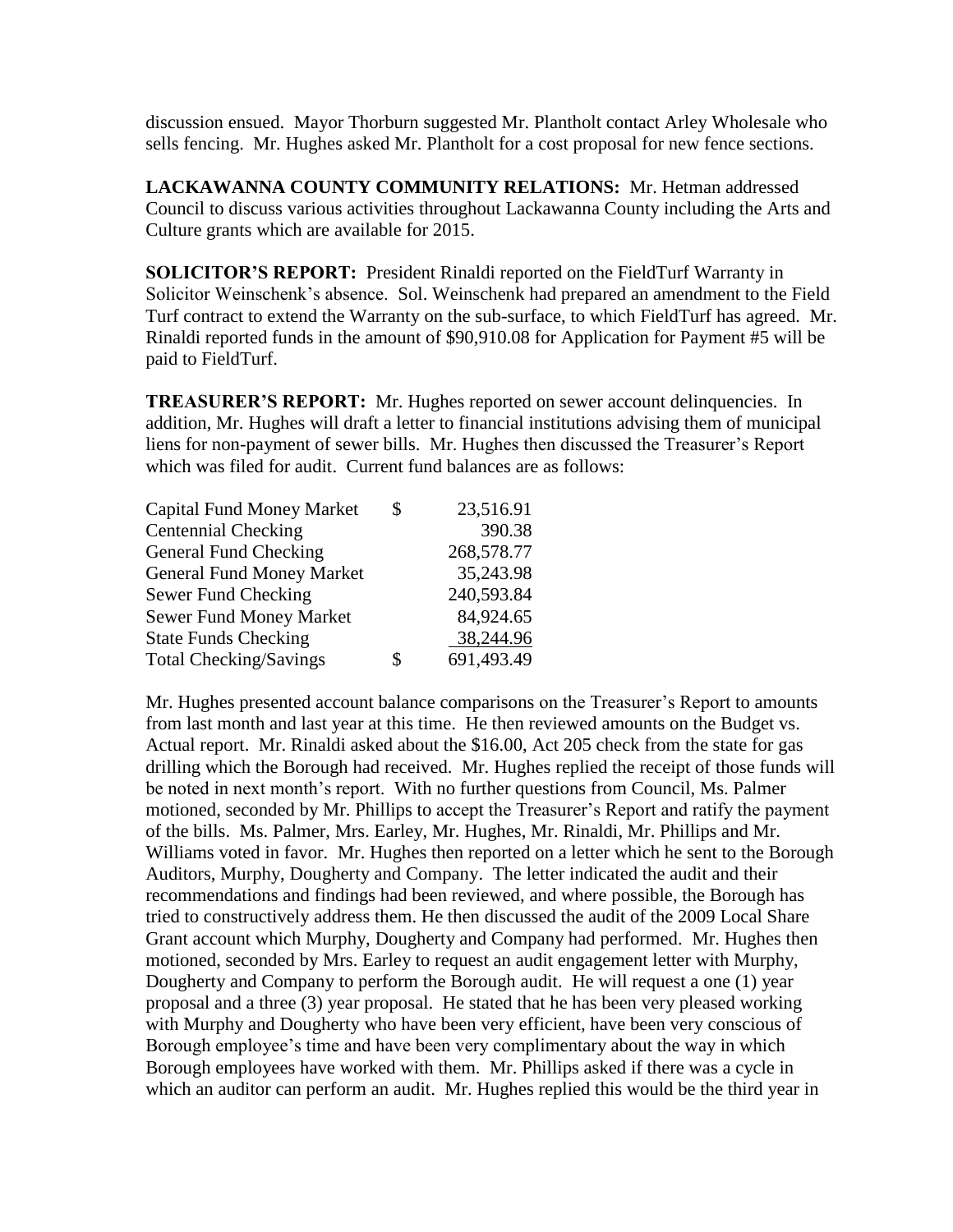which Leah Rosenkrans performs the audit. He would suggest at some point to have Murphy & Dougherty assign a different individual to perform the Borough audit. Ms. Palmer, Mrs. Earley, Mr. Phillips, Mr. Williams, Mr. Rinaldi, and Mrs. Hughes voted in favor of the motion.

**PERSONNEL:** Mr. Williams discussed the two applications for the DPW Foreman position. He reported that he contacted both applicants to let them know their applications had been received. Council discussion included advertising fees, methods of advertising, duties, etc. Mr. Rinaldi reported the costs so far for advertising this position is approximately \$800.00. Ms. Palmer announced the publication from the Borough's Association lists advertisements for Borough employees which we may want to consider using in the future. After Council discussion, President Rinaldi asked if anyone on Council wanted to make a motion to advertise further for the DPW Supervisor position. Ms. Palmer motioned to advertise further for the DPW foreman position. With no second to the motion, the motion fails. Mr. Williams then discussed the interview process. President Rinaldi asked which Council members would like to be present during the interview process. Ms. Palmer reported on who was present at previous interviews and indicated she would like to be present during this interview. Mr. Williams will notify members of Council of the interview times. A decision will be voted on at the August Council meeting.

**BUILDINGS & GROUNDS:** Mr. Phillips reported the handicapped door installation is complete. Mr. Williams noted the handicapped door works well. Mr. Phillips also reported the computer hardware installation is underway. Mr. Rinaldi stated two computer consultants were interviewed to perform the installation of the new computers on Sharon's, Jan's and the DPW office computers. Northeast Computer Solutions was chosen due to a lower hourly rate. Ms. Palmer asked if Council members would be able to check their emails on one of the office computers. Mr. Rinaldi replied there will be a guest account to log onto for the purpose of checking e-mails on Sharon's computer. Ms. Palmer asked Mr. Phillips to have the owner of the property at 276 E. Grove Street notified about the condition of the property. Mr. Rinaldi mentioned that issue was noted in the Zoning Officer's report.

**HEALTH & SAFETY:** In the absence of Mr. Barrasse, Mr. Rinaldi reported on a complaint which had been received from a resident on Clark Street regarding branches falling from a neighbor's tree. Her concern was for the safety of her children who cut the lawn where the tree is located. After discussion with Mr. Barrasse, he and Mr. Rinaldi concluded this was an issue between property owners.

**PUBLIC WORKS:** Mrs. Earley reported she, the Borough Engineer and the DPW Foreman are working on the MS4 requirements. All relevant forms have been submitted and timelines were established for future activities. Although the community outreach component was satisfactory for the state, it appears the Borough needs to do more public outreach in the form of a public meeting, newspaper articles, additions to our website and additional publications to our residents. She reported the Federal government frowns on washing cars in driveways, cutting grass shorter than three (3) inches, and the fact that our website does not have a place to report neighbors when they violate these issues. Mrs. Earley has been in contact with a representative from Congressman Tom Marino's office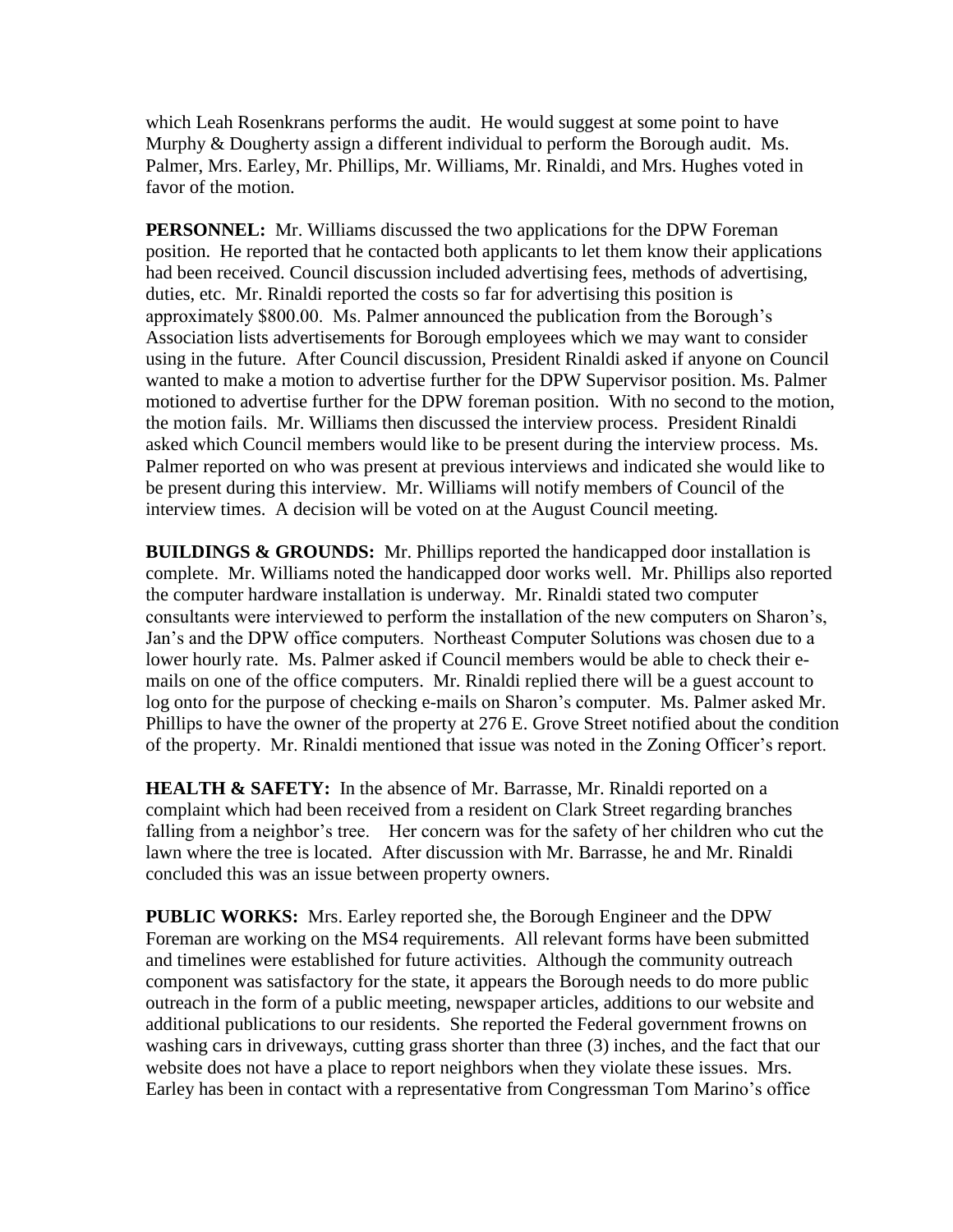regarding the MS4 mandates for our community. She also spoke to the local representatives for Senator Casey and Senator Toomey about this issue and the need for relief. In addition, she reported Clarks Green is one of 49 municipalities in Luzerne and Lackawanna Counties to be cited by the national government. Mrs. Earley will be working with her committee members on compliance issues including newspaper articles and public meetings. She will contact South Abington Township and Clarks Summit Borough to work on these issues if our elected representatives are unable to get the Borough relief from these requirements. Mrs. Earley also reported on July 7, 2014, she, the DPW Foreman, Council President Rinaldi and Borough Engineer Scheuer met with representatives from PennDot to discuss the icing problem in North Abington Road near Our Lady of Peace School. The meeting took place at the PennDot headquarters on Morgan Highway. Even though representatives from Marty Flynn's office and Sid Michaels Kavulich were present, Dave Maciak from PennDot reported PennDot could not help with the situation. Details of the meeting are reflected in the minutes prepared by Council President Rinaldi. The meeting was useful because it gave Dave Kohinsky an opportunity to meet with the managers of PennDot's road maintenance. The meeting clarified which duties and obligations were given to Boroughs approximately four (4) years ago. Activities which were once a PennDot responsibility, such as cleaning catch basins on state highways are now the Borough's responsibility. PennDot paves state roads and clears them of snow in the winter and all other duties fall upon the Boroughs. Mrs. Earley then reported that bids for the paving of Princeton Avenue and Birchwood Road were opened on Monday, July 14, 2014. The apparent low bidder is American Asphalt with a bid of \$33,964.00. The second lowest bidder was Pike's Creek at \$38,919.00 and the third lowest bid was from Pennsy Supply at \$43,561.00. Solicitor Weinschenk has reviewed the bids and finds the two lowest bids to be in proper legal form. Mrs. Earley motioned, seconded by Ms. Palmer to accept the bid from American Asphalt to pave Princeton Avenue and Birchwood Road in the amount of \$33,964.00. Mrs. Earley, Mr. Phillips, Mr. Rinaldi, Mr. Hughes, Mr. Williams and Ms. Palmer voted in favor. As part of this project, the DPW is now working on the storm water drainage issues on these roads. Mrs. Earley also reported the Borough Engineer and the DPW Foreman have reviewed the invoice from Pipe Services Corporation in the amount of \$44,849.20 and agree that it should be paid as presented. Mrs. Earley motioned, seconded by Ms. Palmer to pay Pipe Services Corporation \$44,849.20. Mr. Hughes, Mr. Williams, Mr. Rinaldi, Mr. Phillips, Ms. Palmer, and Mrs. Earley voted in favor. In closing, Mrs. Earley stated in view of what was learned at the last PennDot meeting, it is the DPW Foreman's recommendation to pursue a quote for jetting out the drains near the bottom of Fairview Road. The DPW had cleaned out the catch basin near 111 Fairview Road before the latest storm. After the storm, the DPW Foreman reported the batch basin and the pipes are again clogged. He estimates the quotes to range from \$600 to \$1200.00. Mr. Hughes thanked Mrs. Earley, as well as others who attended the PennDot meeting, for their work on this project. Mr. Rinaldi stated he heard nothing from PennDot officials regarding the meeting minutes he presented to them. Two points discussed in the minutes are: (1) PennDot is aware that there is an icing issue on the surface of N. Abington Road which they stated they are responsible for; and (2) regarding the catch basins on Fairview Road, Mr. Rinaldi provided PennDot with photographs in the 400 block of Fairview Road of the trenching taking place on the side of the road due to no storm water control on that side of the road. This is where all sediment is coming from which is causing the problem with the catch basins and piping at the bottom of the hill. Mr. Rinaldi also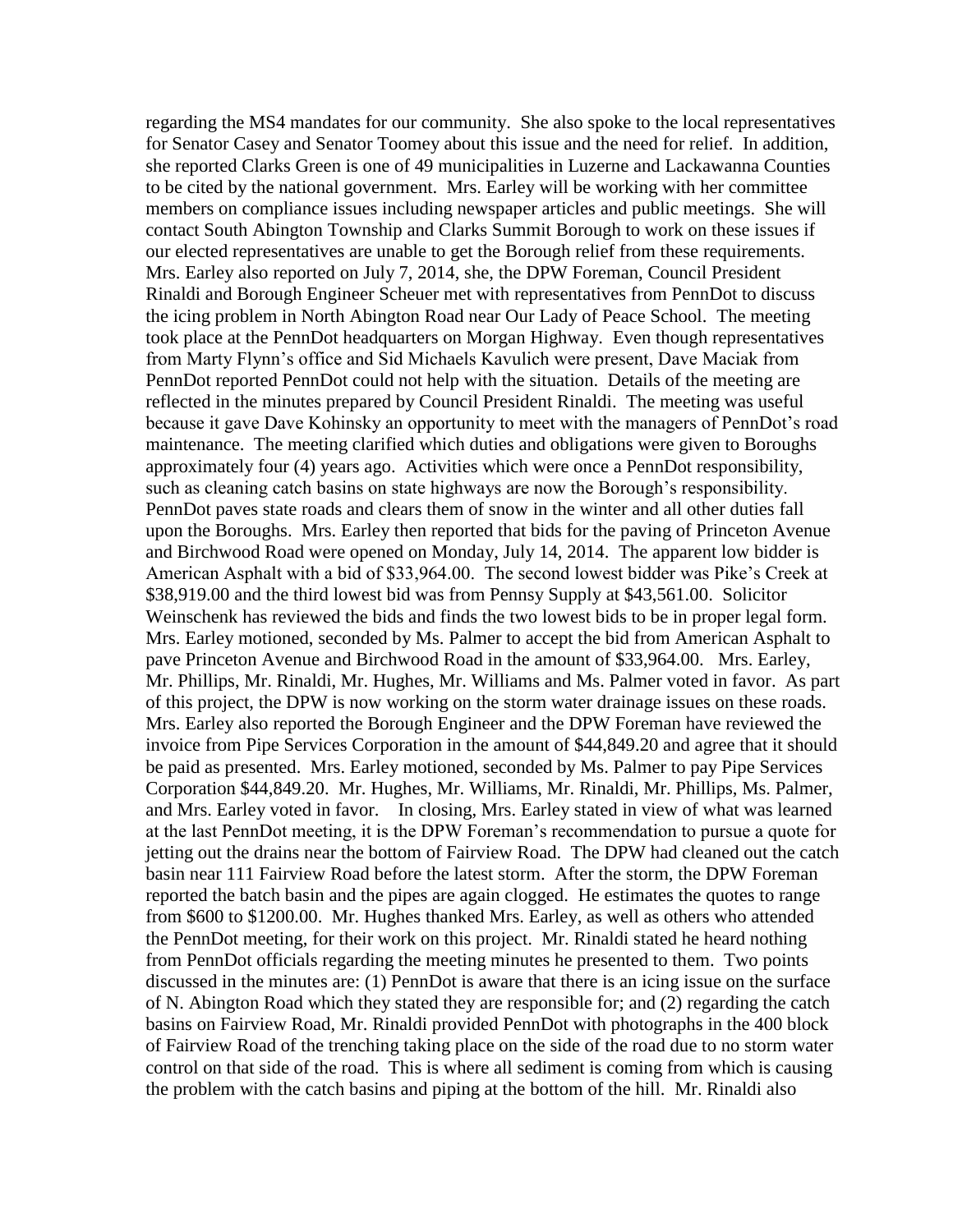discussed funding. He reported Steve Armillay from Sid Kavulich's office provided two methods to apply for funding to perform a major project when trying to alleviate the icing on Route 407 toward Waverly. PennDot was only discussing minor trenching in that area. He also discussed issues with the Borough signing a maintenance agreement for this work. Ms. Palmer asked if PennDot will be doing anything about the icing. Mr. Rinaldi replied that PennDot will be doing nothing to alleviate the water on the roadway. Ms. Palmer discussed the drainage issues on S. Abington Road near Armstrong Avenue.

**REFUSE & RECYCLING:** Ms. Palmer distributed paperwork regarding the recycling of florescent light tubes. After discussion, Ms. Palmer asked Council if she should look into pricing cartons for disposal of the florescent tubes. Council asked her to continue looking into it for discussion at the Work Session.

**AAJRB:** Ms. Palmer reported Earth Camp is 85% full. Earth Camp is financially supported by grants from the Pennsylvania American Water Company and Abington Heights Education Organization. She reported the third concert series will be held at the park tonight. The YMCA is partnering with AAJRB to present programs at the park. The construction company working with PAWC to install new pipes is paying to make a parking lot between the Dog Park and Stroney Park. Ms. Palmer reported Bob Naegele of Colwell-Naegele is finishing up on drawings to complete the walkway around the lake which will probably be paved. Ms. Palmer reported that one of the softball fields is going to be reoriented in an effort to avoid the sun shining in the player's eyes. She also discussed increased parking and better flow of parking at the park. When the RACP grant issue gets resolved, replacement of the bathroom building and added signage throughout the park will take place. Williams Gas Company donated \$2,500.00 for a shade structure by the playground. The Jr. Comets will build it if AAJRB can get someone to design it. The Local Share Grant report was completed on time by Michelle Breslin. The Local Share audit was completed and the check has been signed. The check for Atty. Weinschenk will be signed at the AAJRB Board meeting.

**ACOG:** ACOG does not meet in July and August, therefore no report is available. Ms. Palmer reported she attended an Earned Income Tax committee meeting, however a quorum was not present.

**OLD BUSINESS:** There was no old business to discuss.

**NEW BUSINESS:** President Rinaldi reported an e-mail request was received from Tom Welby in Representative Flynn's office asking if they can conduct their community outreach in the Borough building one Wednesday per month in the morning. With no objections from Council, Mr. Hughes motioned, seconded by Mrs. Earley to allow a representative from Mr. Flynn's office to conduct community outreach in the Borough building pursuant to the schedule Tom Welby has provided to us from his office. Mr. Rinaldi, Mr. Hughes, Mr. Phillips, Ms. Palmer, Mrs. Earley, and Mr. Williams voted in favor. Ms. Palmer asked if the Borough could get a better recorder for the meetings, and a better telephone for the Council chambers. Mr. Rinaldi replied that getting a new recorder is a good idea. A benefit of getting a digital recorder is to have a data file of the recording which is easier to store and